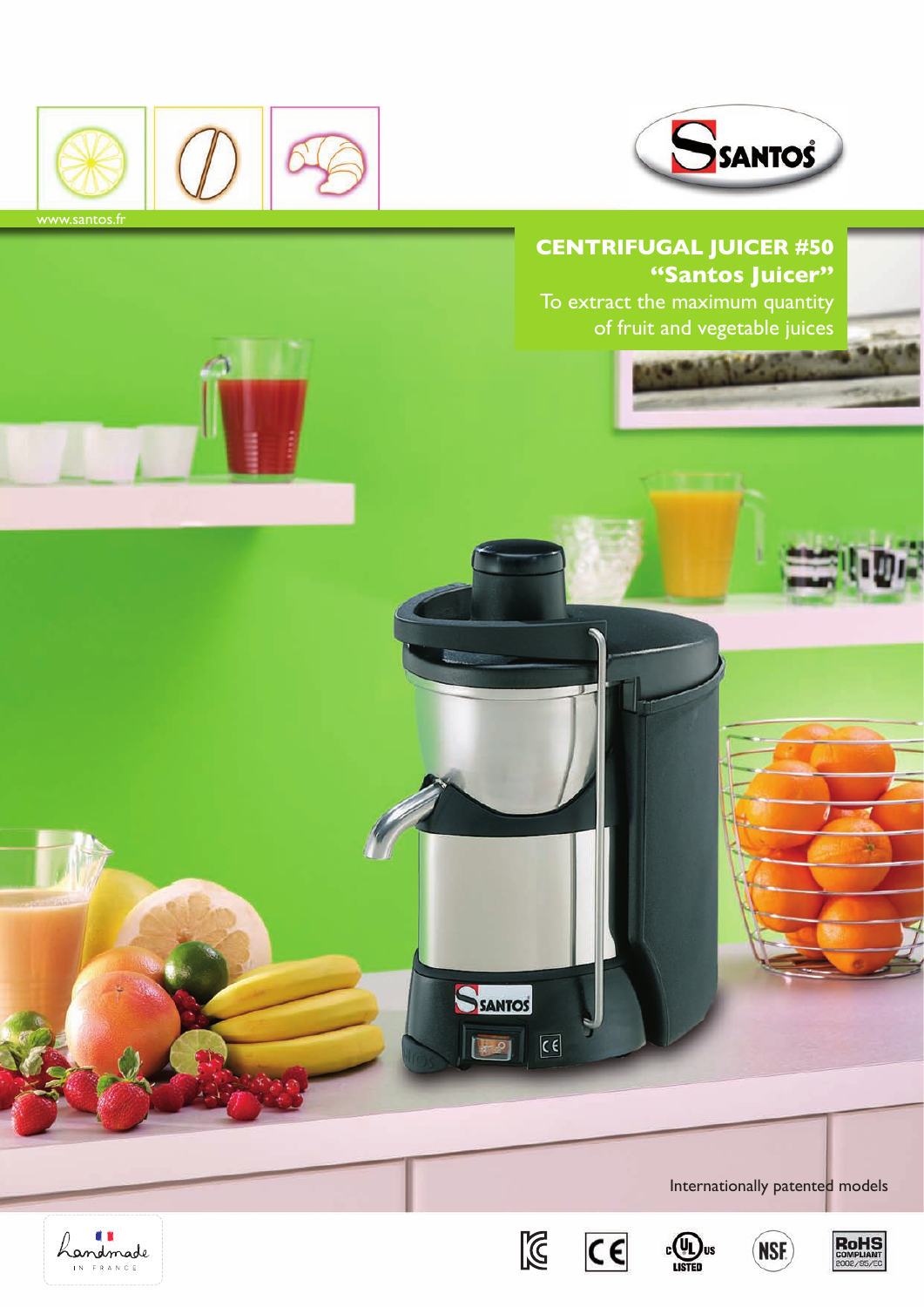

## **For a high quality juice**

You can make any kind of fruit and vegetable juices and keep all the vitamines with the **juice extractor #50.** Easy to use, silent and powerful, it is the ideal appliance for juice bars, hotels, restaurants and health food stores.



## **Santos, worldwide leader in commercial juicers**



### **We have the juice extractor you need…**

Santos has a 25 years experience in creating juice extractors and developing exclusive patented systems to provide an incomparable reliability and efficiency.

### **Rigour and quality**

All Santos juice extractors are in accordance with the most stringent international regulations: GS, UL, NSF.



*2013* 

*The professional art of juicing since 1954*

*1986 2001 2006*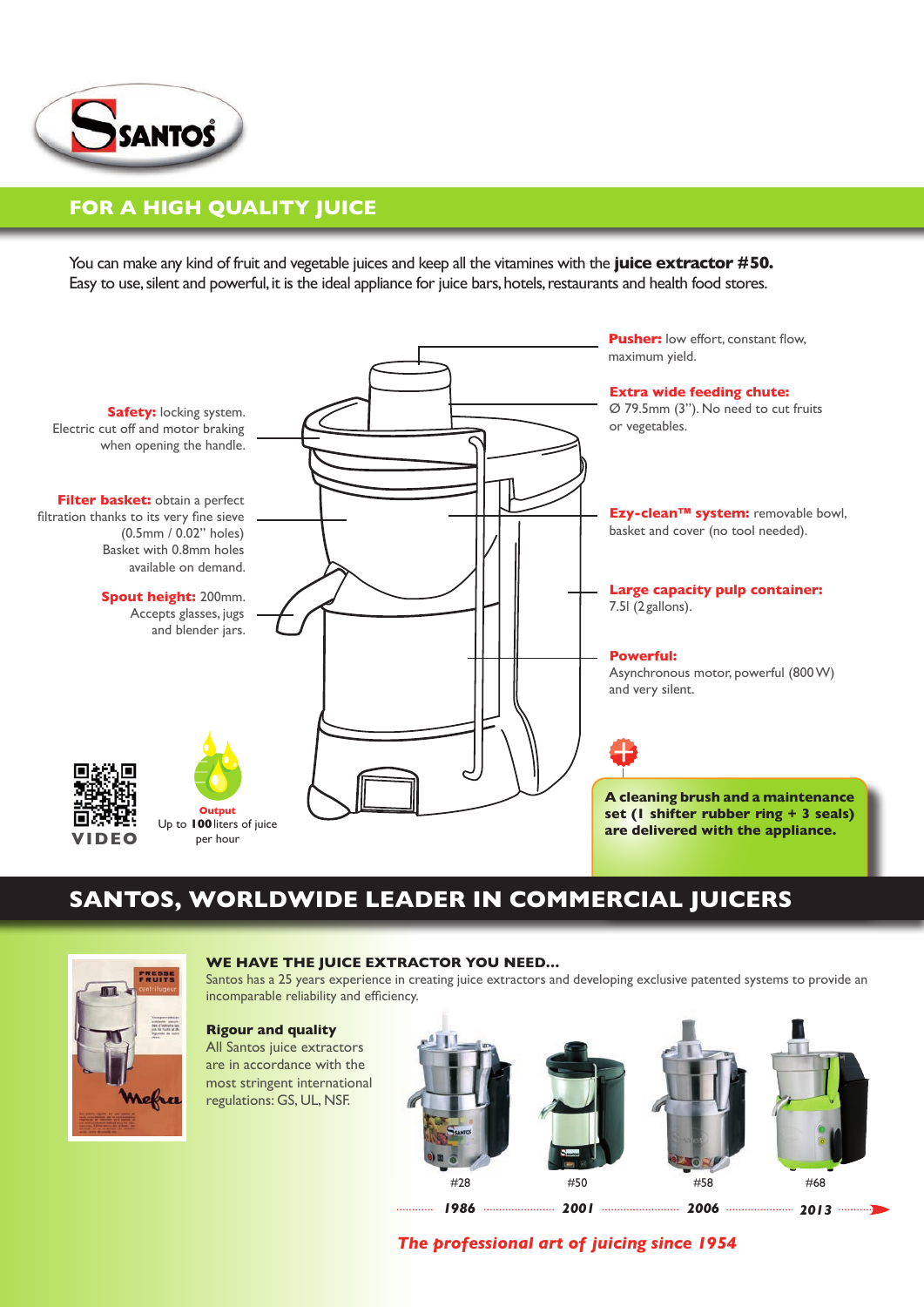# **Centrifugal Juicer #50**



## **Quality, expertise, comfort**

## **High quality juice**

- **• Perfect filtration:** very fine sieve offering a high quality juice.
- **Maximum juice extraction:** excellent yield, dry pulp in the container.
- **• Preservation of vitamines:** it extracts juice from fruits and vegetables without crushing or heating them.
- **• Creativity:** possibility to make any kind of juice, ex: ginger, beetroot, cucumber, pineapple, melon, grapes…

## **Expertise**

- **• Exclusive patents:** exclusive extra wide feeding chute, Ezy-clean™ system, instant friction braking system.
- **• Professional motor,** powerful and extremely silent (Santos know-how).
- **High output juice** extractor, adapted to intensive use (ex: juice bars).
- **•• Sturdy appliance** mostly made of aluminium and stainless steel.

## **Simplicity and comfort**

- **• Silence:** you can serenely make juice in front of your customers.
- **• Space-saving product:** it fits everywhere thanks to its low overall dimensions.
- **• Extra wide feeding chute:** you can put entire fruits and vegetables (time-saving).
- **• Continuous juice production:** automatic pulp ejection.
- **• Ezy-clean™ sytem:** removable bowl, basket and cover (no tool needed). Easy cleaning.
- **• Large basket:** more juice, less cleaning.





## **Technical specifications**



### **Motor**

Single phase: 100-120 V – 50/ 60Hz – 800 W CE – UL – NSF 220-240 V – 50 / 60Hz – 800 W CE – KC

Speed: 3 000 rpm (50Hz) 3 600 rpm (60Hz)



## **Weight**

Net: 14kg (31lbs) Shipping: 16 kg (35lbs)



W: 260mm / 10'' D: 470mm / 19'' H: 450mm / 18''



**APPliance SHIPPING BOX** W: 315mm / 12'' D: 500mm / 20'' H: 570mm / 22''

### **Safety, Standards, Hygiene**

#### **In accordance with the following regulations**

- Machinery directive 2006/42/EC
- Electromagnetic compatibility 2004/108/EC
- Electrical equipment designed for use within certain voltage limits "low voltage" 2006/95/EC
- RoHS directive 2002/95/EC
- Regulation 1935/2004/EC (contact with food)

### **Harmonized European standards**

- EN ISO 12100 1 and 2: 2004  $\cdot$  FN 60204-1:2006
- 
- EN 12547+A1: 2009 Juice extractors • EN 60335-2-64: 2004 Commercial electric kitchen machines
- CE (Europe), UL (USA) and cUL (Canada), NSF (USA), KC (Korea)

#### **Thermal safety**

Motor protected by internal thermal detector and overload protector.

#### **Electrical safety**

- On/off switch detects overloading and no voltage.
- All mechanical parts are ground connected.
- Appliances are 100% tested after assembly.

#### **Acoustic safety**

Silent asynchronous motor.

#### **Mechanical safety**

A friction brake immediately stops the basket when opening the handle.

#### **Hygiene**

All removable parts can be put in a dishwasher or easily cleaned with hot soapy water.